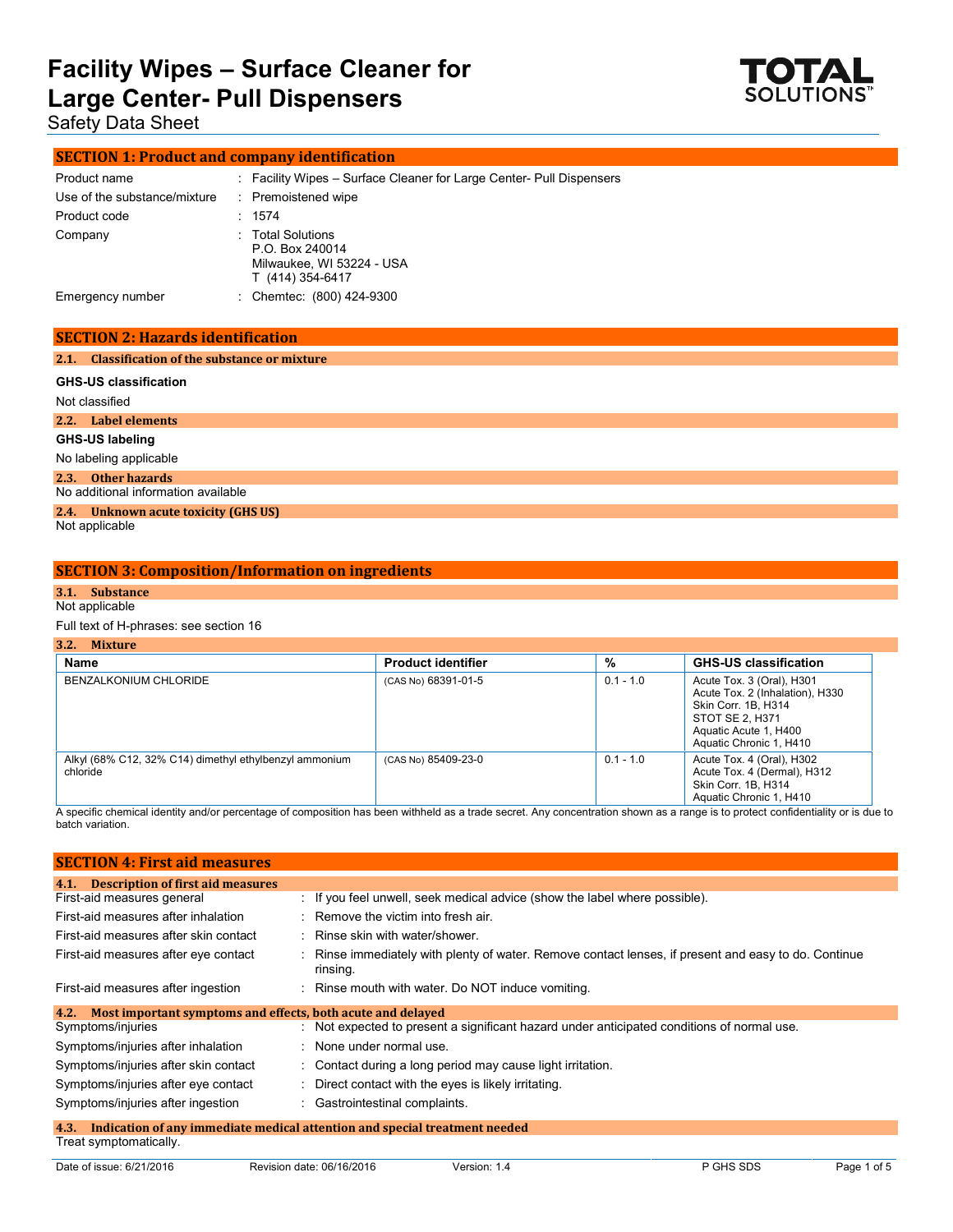

## Safety Data Sheet

| <b>SECTION 5: Firefighting measures</b>                           |                                                                                                                                                                           |
|-------------------------------------------------------------------|---------------------------------------------------------------------------------------------------------------------------------------------------------------------------|
| <b>Extinguishing media</b><br>5.1<br>Suitable extinguishing media | : All extinguishing media allowed.                                                                                                                                        |
| 5.2. Special hazards arising from the substance or mixture        |                                                                                                                                                                           |
| Reactivity                                                        | : Upon combustion: CO and CO2 are formed.                                                                                                                                 |
| <b>Advice for firefighters</b><br>5.3.                            |                                                                                                                                                                           |
| Firefighting instructions                                         | Exercise caution when fighting any chemical fire. Use water spray or fog for cooling exposed<br>containers. Take account of environmentally hazardous firefighting water. |
| Protection during firefighting                                    | : Do not enter fire area without proper protective equipment, including respiratory protection.                                                                           |

| <b>SECTION 6: Accidental release measures</b>             |                                                                                                        |
|-----------------------------------------------------------|--------------------------------------------------------------------------------------------------------|
|                                                           | 6.1. Personal precautions, protective equipment and emergency procedures                               |
| General measures                                          | : Isolate from fire, if possible, without unnecessary risk.                                            |
| 6.1.1. For non-emergency personnel                        |                                                                                                        |
| Protective equipment                                      | : Protective goggles. Gloves. Protective clothing.                                                     |
| <b>Emergency procedures</b>                               | : Evacuate unnecessary personnel. Avoid contact with skin, eyes and clothing. Ventilate spillage area. |
| 6.1.2. For emergency responders                           |                                                                                                        |
| Protective equipment                                      | : Equip cleanup crew with proper protection.                                                           |
| Emergency procedures                                      | : Stop leak if safe to do so. Stop release. Ventilate area.                                            |
| <b>6.2.</b> Environmental precautions                     |                                                                                                        |
|                                                           | Avoid release to the environment. Prevent entry to sewers and public waters.                           |
| 6.3. Methods and material for containment and cleaning up |                                                                                                        |
| For containment                                           | : Contain released substance, pump into suitable containers.                                           |
| Methods for cleaning up                                   | : This material and its container must be disposed of in a safe way, and as per local legislation.     |
| 6.4. Reference to other sections                          |                                                                                                        |

No additional information available

| <b>SECTION 7: Handling and storage</b>                               |  |                                                                                                                                                                                                                                                                       |
|----------------------------------------------------------------------|--|-----------------------------------------------------------------------------------------------------------------------------------------------------------------------------------------------------------------------------------------------------------------------|
| <b>Precautions for safe handling</b><br>7.1.                         |  |                                                                                                                                                                                                                                                                       |
| Precautions for safe handling                                        |  | : Comply with the legal requirements. Do not handle until all safety precautions have been read and<br>understood. Use personal protective equipment as required. Do not eat, drink or smoke when using<br>this product. Do not get in eyes, on skin, or on clothing. |
| Hygiene measures                                                     |  | : Wash thoroughly after handling. Wash contaminated clothing before reuse.                                                                                                                                                                                            |
| Conditions for safe storage, including any incompatibilities<br>7.2. |  |                                                                                                                                                                                                                                                                       |
| Technical measures                                                   |  | : Comply with applicable regulations.                                                                                                                                                                                                                                 |
| Storage conditions                                                   |  | : Keep container closed when not in use.                                                                                                                                                                                                                              |
| Incompatible products                                                |  | $\therefore$ Oxidizing agent.                                                                                                                                                                                                                                         |
| Prohibitions on mixed storage                                        |  | : KEEP SUBSTANCE AWAY FROM: oxidizing agents.                                                                                                                                                                                                                         |
| Storage area                                                         |  | : Meet the legal requirements. Store in a cool area. Store in a well-ventilated place.                                                                                                                                                                                |
| Special rules on packaging                                           |  | meet the legal requirements.                                                                                                                                                                                                                                          |

### **SECTION 8: Exposure controls/personal protection**

### **8.1. Control parameters**

No additional information available

**8.2. Exposure controls**

Personal protective equipment : Use appropriate personal protective equipment when risk assessment indicates this is necessary. Gloves. Safety glasses. Protective clothing.

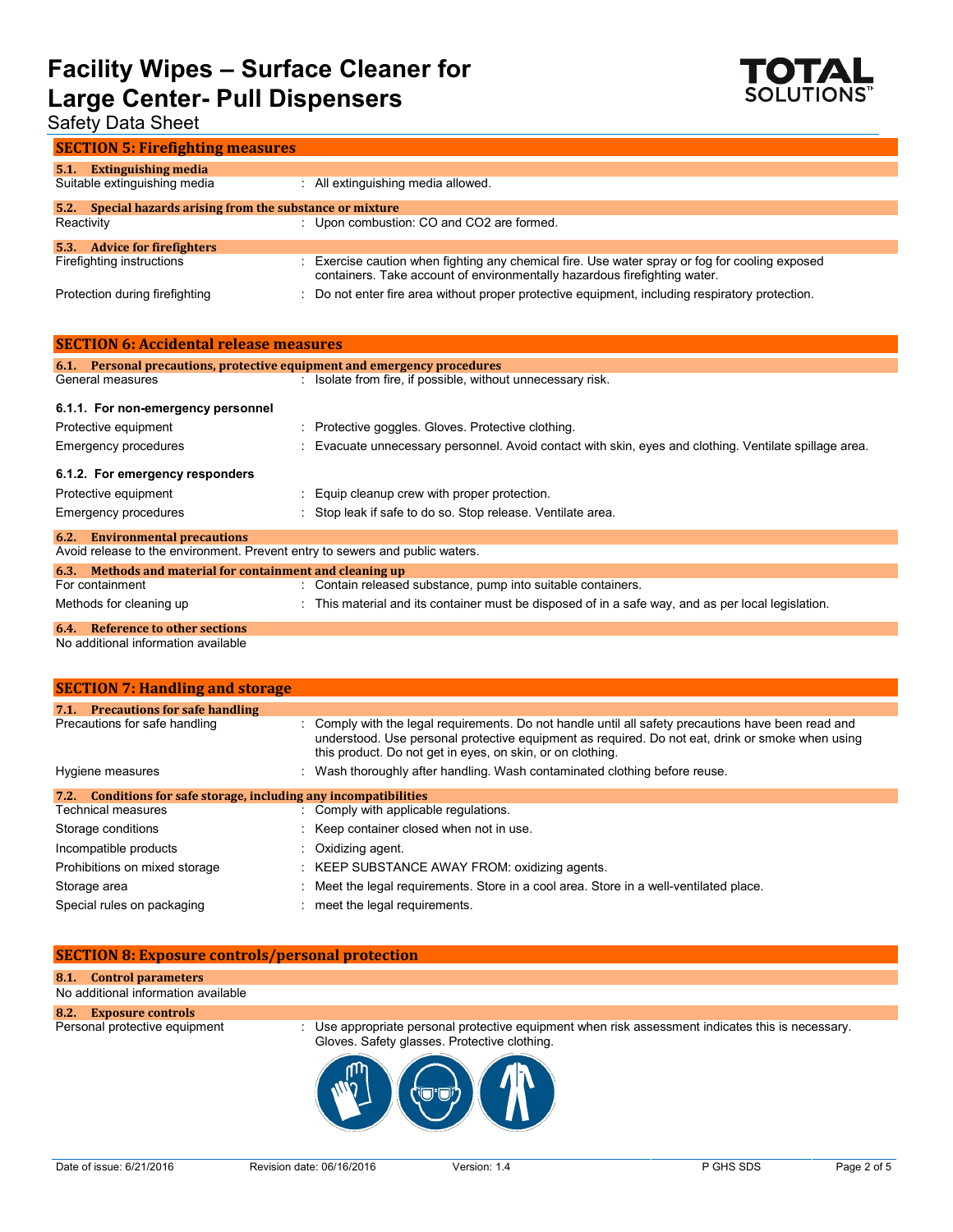

Safety Data Sheet

**SECTION 9: Physical and chemical properties**

| Information on basic physical and chemical properties<br>9.1. |                                                                         |
|---------------------------------------------------------------|-------------------------------------------------------------------------|
| Physical state                                                | : Solid                                                                 |
| Appearance                                                    | Premoistened wipe impregnated with a liquid.                            |
| Odor                                                          | Pleasant scent                                                          |
| Odor threshold                                                | No data available                                                       |
| pH                                                            | No data available                                                       |
| Melting point                                                 | No data available                                                       |
| Freezing point                                                | No data available                                                       |
| Boiling point                                                 | No data available                                                       |
| Flash point                                                   | $\approx$ > 200 °F - Tested using the liquid component of the towelette |
| Relative evaporation rate (butyl acetate=1)                   | : No data available                                                     |
| Flammability (solid, gas)                                     | No data available                                                       |
| <b>Explosion limits</b>                                       | No data available                                                       |
| <b>Explosive properties</b>                                   | No data available                                                       |
| Oxidizing properties                                          | No data available                                                       |
| Vapor pressure                                                | No data available                                                       |
| Relative density                                              | No data available                                                       |
| Relative vapor density at 20 °C                               | No data available                                                       |
| Specific gravity / density                                    | 1 g/ml - Tested using the liquid component of the towelette             |
| Solubility                                                    | Liquid component is soluble in water.                                   |
| Log Pow                                                       | No data available                                                       |
| Log Kow                                                       | : No data available                                                     |
| Auto-ignition temperature                                     | No data available                                                       |
| Decomposition temperature                                     | No data available                                                       |
| Viscosity                                                     | : No data available                                                     |
| Viscosity, kinematic                                          | No data available                                                       |
| Viscosity, dynamic                                            | No data available                                                       |
| VOC content                                                   | $\approx$ < 0.5 % - Tested using the liquid component of the towelette  |

### **SECTION 10: Stability and reactivity**

| 10.1. Reactivity                         |
|------------------------------------------|
| Upon combustion: CO and CO2 are formed.  |
| 10.2. Chemical stability                 |
| No additional information available      |
| 10.3. Possibility of hazardous reactions |
| Refer to section 10.1 on Reactivity.     |
| 10.4. Conditions to avoid                |
| No additional information available      |
| 10.5. Incompatible materials             |
| No additional information available      |
| 10.6. Hazardous decomposition products   |

Under normal conditions of storage and use, hazardous decomposition products should not be produced.

| <b>SECTION 11: Toxicological information</b> |                           |              |           |             |
|----------------------------------------------|---------------------------|--------------|-----------|-------------|
| 11.1. Information on toxicological effects   |                           |              |           |             |
| Acute toxicity                               | Not classified<br>۰.      |              |           |             |
| Skin corrosion/irritation                    | : Not classified          |              |           |             |
| Serious eye damage/irritation                | Not classified<br>÷       |              |           |             |
| Respiratory or skin sensitization            | Not classified<br>۰.      |              |           |             |
| Germ cell mutagenicity                       | Not classified<br>÷       |              |           |             |
| Carcinogenicity                              | Not classified<br>÷       |              |           |             |
| Reproductive toxicity                        | Not classified<br>٠.      |              |           |             |
| Date of issue: 6/21/2016                     | Revision date: 06/16/2016 | Version: 1.4 | P GHS SDS | Page 3 of 5 |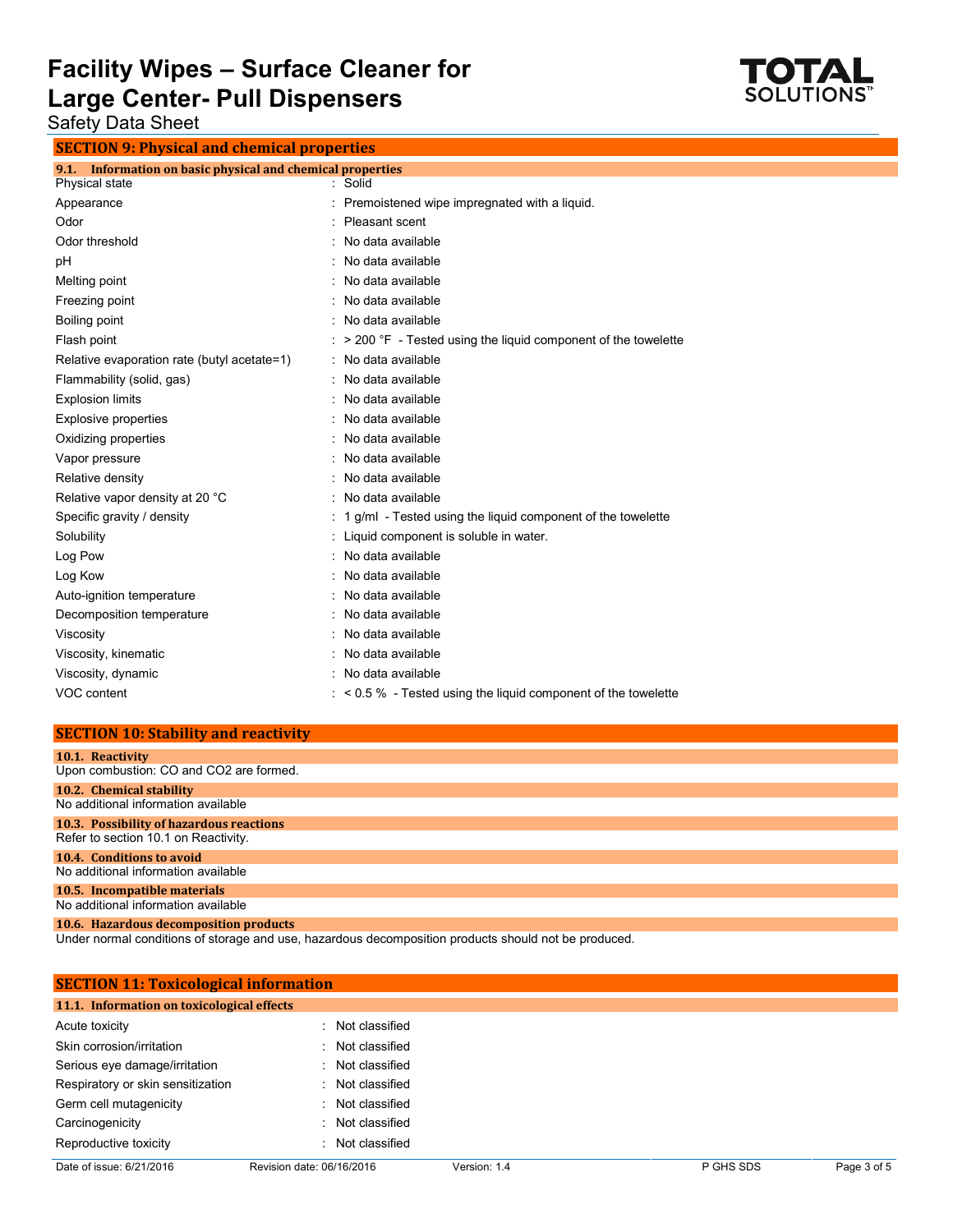## **Facility Wipes – Surface Cleaner for Large Center- Pull Dispensers** Safety Data Sheet



### Specific target organ toxicity (single exposure) : Not classified Specific target organ toxicity (repeated exposure) : Not classified

- Aspiration hazard : Not classified Symptoms/injuries after inhalation : None under normal use.
- Symptoms/injuries after skin contact : Contact during a long period may cause light irritation.
- Symptoms/injuries after eye contact : Direct contact with the eyes is likely irritating.
- Symptoms/injuries after ingestion : Gastrointestinal complaints.

### **SECTION 12: Ecological information 12.1. Toxicity** No additional information available **12.2. Persistence and degradability** No additional information available **12.3. Bioaccumulative potential** No additional information available

| <b>SECTION 13: Disposal considerations</b> |                                                                           |  |  |
|--------------------------------------------|---------------------------------------------------------------------------|--|--|
| 13.1. Waste treatment methods              |                                                                           |  |  |
| Waste treatment methods                    | : Do not flush wipes.                                                     |  |  |
| Waste disposal recommendations             | : Dispose in a safe manner in accordance with local/national regulations. |  |  |

| <b>SECTION 14: Transport information</b>  |                                           |  |  |  |
|-------------------------------------------|-------------------------------------------|--|--|--|
| <b>Department of Transportation (DOT)</b> |                                           |  |  |  |
| In accordance with DOT:                   | Not regulated for transport               |  |  |  |
| <b>Additional information</b>             |                                           |  |  |  |
| Other information                         | : No supplementary information available. |  |  |  |
|                                           |                                           |  |  |  |
| <b>ADR</b>                                |                                           |  |  |  |
| No additional information available       |                                           |  |  |  |
| <b>Transport by sea</b>                   |                                           |  |  |  |
| No additional information available       |                                           |  |  |  |
| Air transport                             |                                           |  |  |  |
| No additional information available       |                                           |  |  |  |

### **SECTION 15: Regulatory information**

All components of this product are listed, or excluded from listing, on the United States Environmental Protection Agency Toxic Substances Control Act (TSCA) inventory

This product or mixture does not contain a toxic chemical or chemicals in excess of the applicable de minimis concentration as specified in 40 CFR §372.38(a) subject to the reporting requirements of section 313 of Title III of the Superfund Amendments and Reauthorization Act of 1986 and 40 CFR Part 372.

California Proposition 65 - This product does not contain substances known to the state of California to cause cancer and/or reproductive toxicity.

### **SECTION 16: Other information**

Training advice : Normal use of this product shall imply use in accordance with the instructions on the packaging.

Full text of H-phrases:

| H301 | Toxic if swallowed                      |
|------|-----------------------------------------|
| H302 | Harmful if swallowed                    |
| H312 | Harmful in contact with skin            |
| H314 | Causes severe skin burns and eye damage |
| H330 | Fatal if inhaled                        |
| H371 | May cause damage to organs              |
| H400 | Very toxic to aquatic life              |